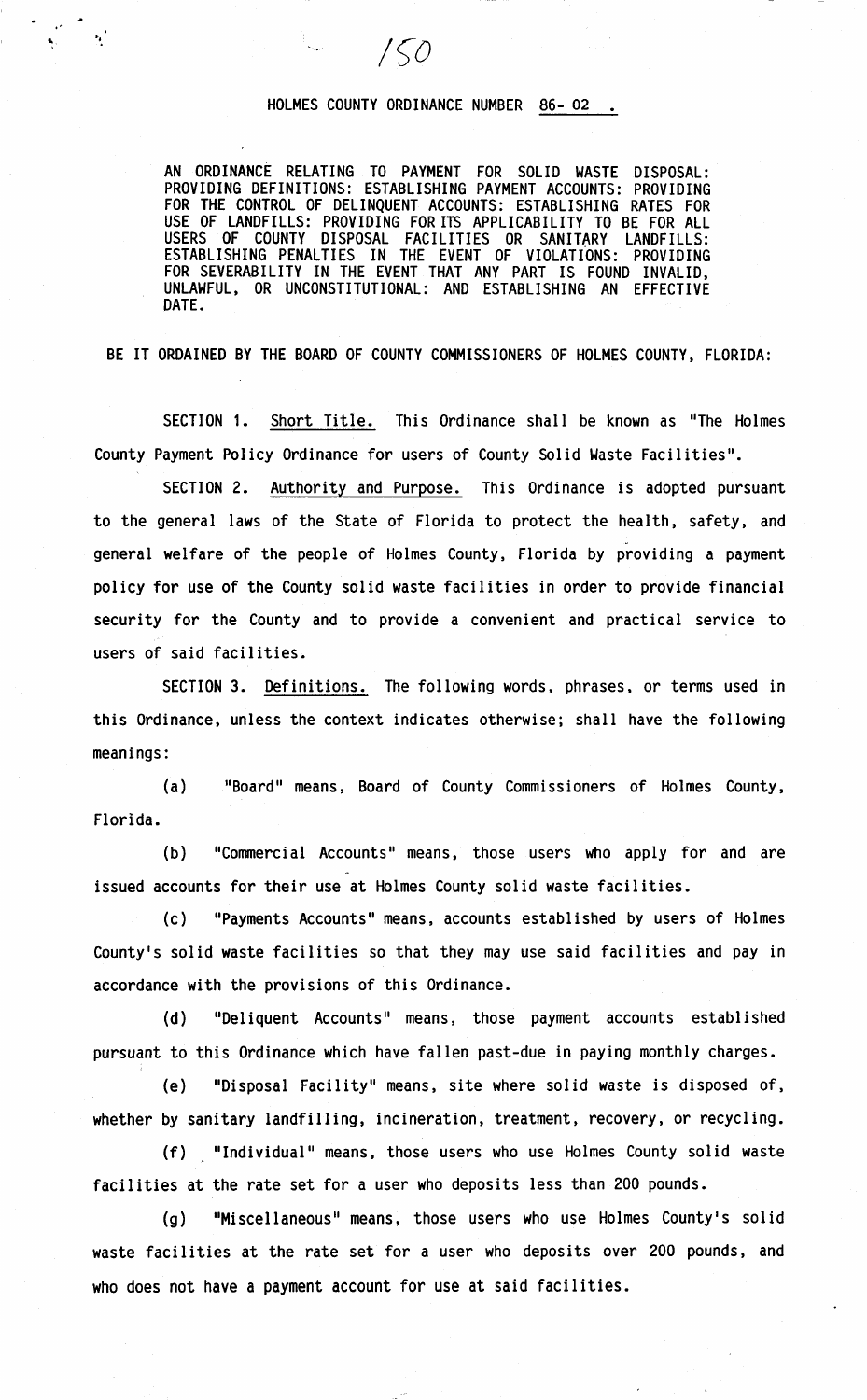(h) "Sanitary Landfill" means, a site where solid waste is disposed of using sanitary  $land filling techniques.$ 

ون ڪ

(i) "User" means, any person, firm partnership, corporation or municipality who is served by and makes use of any Holmes County disposal facility or sanitary landfill.

SECTION 4. Establishing Payment Accounts. Any user of the County's trash disposal sites or sanitary landfills may establish payment accounts as a means of paying monthly solid waste disposal rates and charges incurred under this Ordinance by:

(a) Agreeing to pay within thirty (30) days of the date of billing, all solid waste disposal rates and charges incurred in each month upon presentation of a bill for said charges by the Board of County Commissioners.

(b) Settling outstanding commercial accounts as provided for in Section 5 of this ordinance.

SECTION 5. Controlling Delinquent Accounts. When any user fails to pay upon presentation by the Board of County Commissioners, or its authorized agent, a bill for charges incurred through use of the County's disposal facilities or sanitary landfills, the user shall thereafter pay cash for each disposal in the County's disposal facilities or sanitary landfills prior to making said disposal until said user is in compliance with Section 4 of this Ordinance.

**SECTION 6** Rates. The following rates are hereby established:

(a) Anyone involved in Collection Service **shall** pay **\$1.00** per month per customer, for the use of the landfill.

(b) Those other than individual users, or Collection Services, shall be required to pay an annual fee of \$25.00; which will include a sticker to be placed in the windshield authorizing the use of landfills for that year.

These rates shall be reviewed annually and may be adjusted upwards or downwards, based on the landfill expenses and receipts.

All fees collected for the use of landfills will be used to defray the operational expense of the Landfill only.

SECTION 7. Applicability. This Ordinance shall be applicable to any and all users of County disposal facilities or sanitary landfills who whish to pay the established rates in the manner provided.

SECTION 8. Penalties. Any person, firm or corporation who shall violate any of the provisions of this Ordinance or who shall fail, neglect, or refuse to

 $/5/$